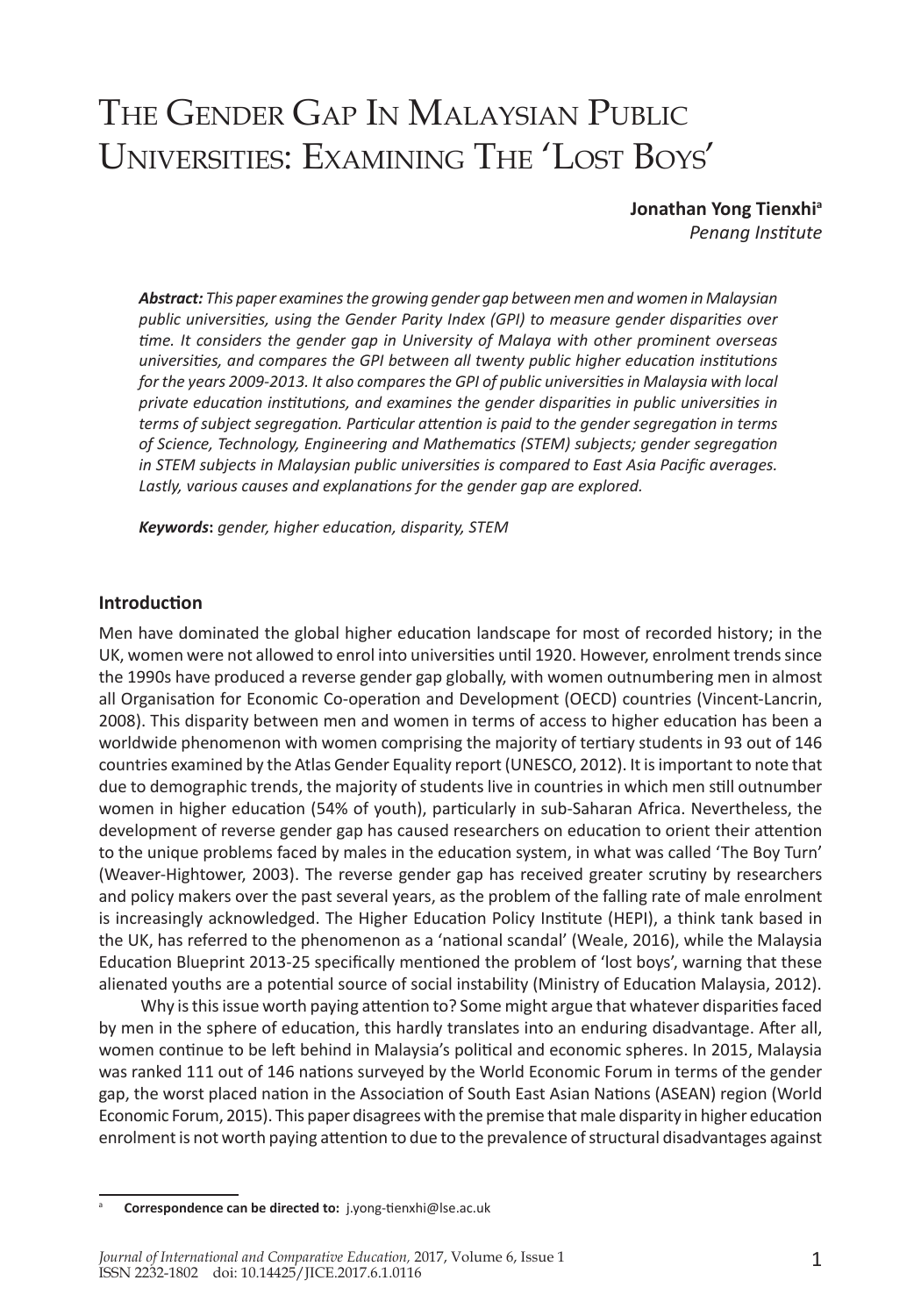women. Firstly, it implies that the problem of under-enrolment of men in universities can only be resolved if resources and effort are taken away from helping women achieve equity in other spheres of life. In fact, disparity for or against one gender does not automatically result in an adverse impact on the other. As Nick Hillman, HEPI director noted, 'policymaking is not a zero-sum game in which you have to choose between caring for one group or the other' (Weale, 2016). Rather, we ought to understand and eradicate differences in opportunity where we can find them. Secondly, the gap between men and women in higher education hurts those at disadvantage the most, hence increasing overall social inequality. Young men from poor income families are disproportionately affected by the gender gap in universities, and the Universities Colleges and Admissions Service (UCAS) has pointed out 'the widening gap between men and women is acting to stall progress in reducing inequality overall' (UCAS 2015, p.1). As we will observe in this paper, the gender gap in Malaysian public universities is significantly wider compared to Malaysian private universities. As public university tuition is vastly lower than private university, this indicates that the gender gap has a much greater effect on men from lower income groups. Hence, closing the higher education gender gap could have a positive effect on social equality as a whole.

Given the importance of studying the higher education gender gap, this paper hopes to examine the extent in which Malaysian public universities have been part of this global trend, and to understand the specifics of how the reverse gender gap has emerged in particular Malaysian universities and fields of study. In addition to this, this paper will consider various explanations for the emergence of this gender gap, in order to explain the disappearance of these 'lost boys'.

## *The Gender Parity Index*

The tool used in this paper to capture the changing demographics of university enrolment is a measure known as the Global Parity Index (GPI), which can be found by dividing the number of females over the number of males in a certain student population and rounding up to two decimals. A GPI of less than 1 represents a disparity in favour of males, while a GPI above 1 represents a disparity in favour of females. The GPI is commonly used in reports by international organisations, such as in the UNICEF report 'Why are Boys underperforming in Education?' and the 2012 World Atlas of Gender Equality in Education produced by UNESCO's Institute of Statistics. According to UNESCO (2012), a GPI measurement of 0.97-1.03 indicates that gender parity has been achieved.

## *The Gender Gap and National Wealth*

The countries in which women in higher education are still disadvantaged tend to be those with low Gross Domestic Product (GDP) per capita, such as sub-Saharan African nations. Conversely, nations with high GDP per capita tend to have a higher level of GPI. This is according to the World Atlas of Gender Equality in Education 2012, which shows that there is a strong correlation between rising GPI in tertiary education and a country's national wealth (UNESCO 2012, p.80). For example, nations which have high national wealth tend to have higher GPI such Iceland and Norway, with GPI of at least 1.4. Prime Minister Najib Razak has recently stated that Malaysia is on track to be a high income nation by 2020 (Goh, 2015). Even if this timeline is exaggerated, this raises the possibility that as Malaysia increases its national income, there will be corresponding rise in GPI. It should be noted that there are many exceptions to the general trend between GPI and national wealth. Japan has a GPI lower than 1 despite being a high income nation, while the Philippines has a relatively high GPI despite having less GDP per capita than Malaysia. Of course, Malaysia's progress into a high income nation should be welcomed, and it is not predetermined that there will be an increase in the higher education gender gap. However, the global trends suggest a need to anticipate this problem by paying closer attention to male under-enrolment where it is strongest. In the context of Malaysia, this is in our public universities.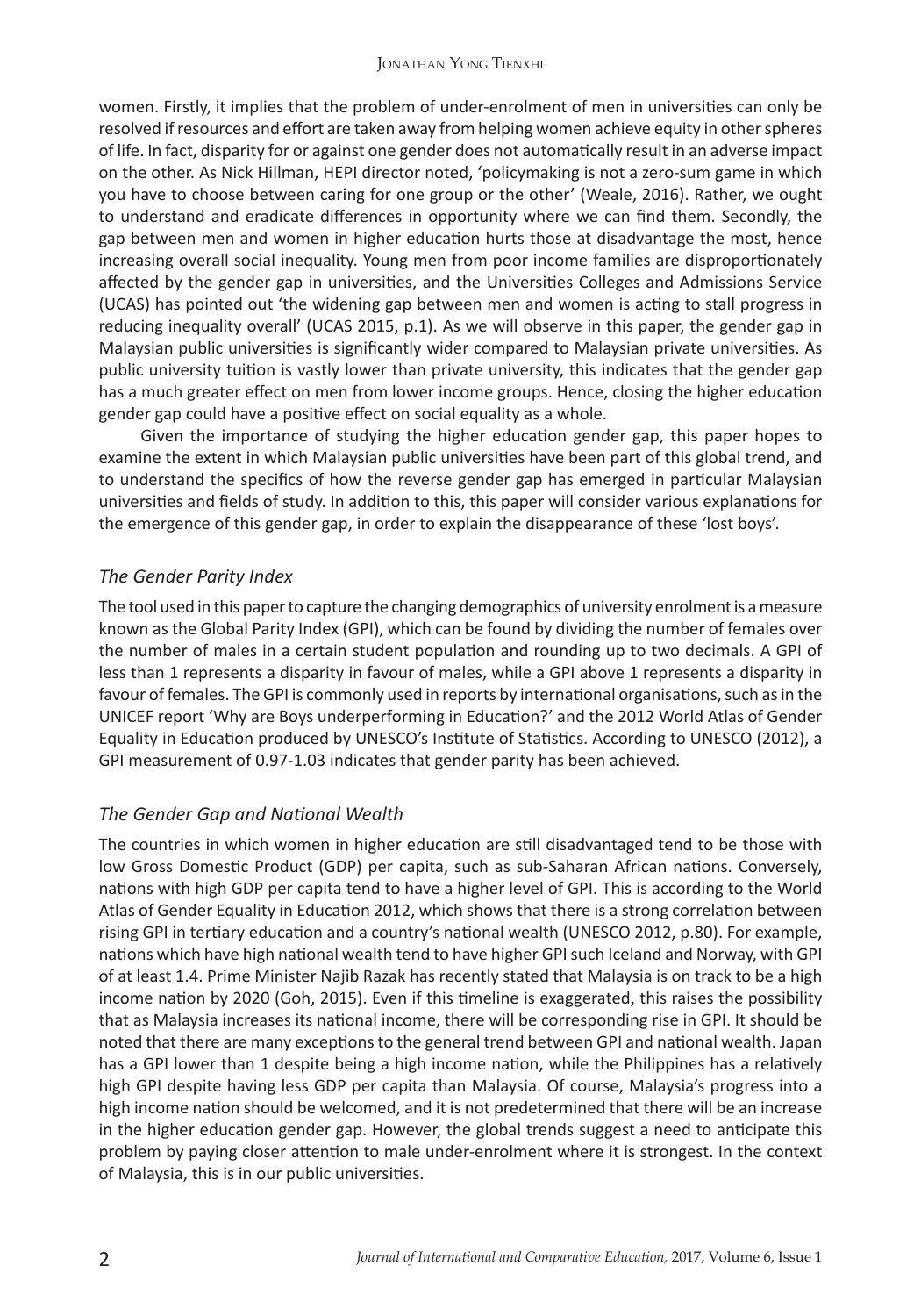#### **The Gender Gap Reversal in Malaysian Public Universities**

The gender gap in Malaysian public universities is comparable to the international trends outlined earlier, with the gap beginning to emerge towards the end of 1990s and rising quickly in recent years. According to Malaysia's Gender Gap Index report, the combined gross enrolment ratio was in favour of men in 1980 (53%-56.9%), but parity was achieved by 1990; women have had a higher enrolment ratio since 2000, of 65.3%-64.3% (Ministry of Women, Family and Community Development Malaysia, 2007). This disparity was already notable by the turn of the century, as former premier Mahathir Mohamed once asked 'Where have the *bumiputera* (translated as 'sons of the soil', to refer to the Malay race and other indigenous groups in Sarawak and Sabah) male students gone to? Are they not interested in education? Or are their qualifications (to enter university) too low?' (Khoo 2003, p.197). Despite this, a detailed examination of the gender gap in Malaysian higher education has not been made. Instead, the academic literature on educational inequality in Malaysia has tended to focus on the ethnic divide rather than gender disparity. This was seen in recently published books such as *The Colour of Inequality* and *The Emergence and Widening of the Ethnic Divide in the Malaysian Educational System*. This is partly due to the tremendously important political and social dynamics of ethnicity within the education system, but also due to the perception that gender inequity is no longer a pressing matter with regards to education. In 1999, it was found that 'the gender gap in attaining upper secondary school within an ethnic group is relatively small compared to the ethnic gap' in Malaysia (Pong 1999, p.165). By the 1980s, it was found that increasing levels of education attainment were 'evenly distributed among genders' (Milanovic, 2006). This may have been true around the turn of the century, but does not take into account data which indicate that educational disparity according to gender has begun to increasingly widen in recent years, this time to the detriment of men.

## *The Gender Gap at the University of Malaya and National University of Singapore*

As Malaysia's oldest and most prestigious institution of higher education, the University of Malaya (UM) has been emblematic of the shift from female underrepresentation to forming the majority of undergraduates. Two years after independence, UM enrolled 77 female undergraduates, comprising a mere 10.7% of their total undergraduate student population (Ministry of Women and Family Development, 2013), while the female undergraduate enrolment in 2012 was 61.6%. The drastic change in gender ratio has changed the discourse of educational inequity from enabling educational access to female students to ensuring equitable participation of males in education.

UM was established in 1949 under the Carr-Saunders Commission, and the University of Malaya in Kuala Lumpur was formed in 1962 (refer to University of Malaya, n.d.). During the first six years of UM in Kuala Lumpur, GPI remained more or less stagnant, as male student enrolment increased at an even faster rate than female student enrolment (Ministry of Education Malaysia, 1967). This is in stark contrast to the current gender enrolment ratio at UM. In 2013, the GPI for undergraduates at UM was 1.63, a disparity which is greatly in favour of women. The percentage of women enrolled in undergraduate programmes at UM increased from 24.5% in 1962, to 62% in 2013 (Ministry of Education Malaysia, 2013). These numbers show the extent to which women have succeeded in drastically increasing their participation in the premier higher education institution of the country.

Comparing the gender parity of UM with National University of Singapore (NUS) is revealing, as the two share historical roots and geographical proximity. Since NUS is located in Singapore, a country with a higher national income than Malaysia, this makes the gender disparity in Malaysia even more notable. When comparing undergraduate data between the two universities, we find that the gender disparity in UM is consistently higher compared to NUS between the years 2009- 2013. The GPI of UM for this period ranges between 1.58-1.6 (Ministry of Education Malaysia, 2013; Ministry of Higher Education, 2010; 2011; 2012) while the GPI of NUS ranges between 1-1.04 (NUS Registrar's Office, 2016). The GPI of NUS can be considered to be achieving gender parity, as it is very close to the range of 0.97-1.03, which is considered by UNESCO to be the range of gender parity. This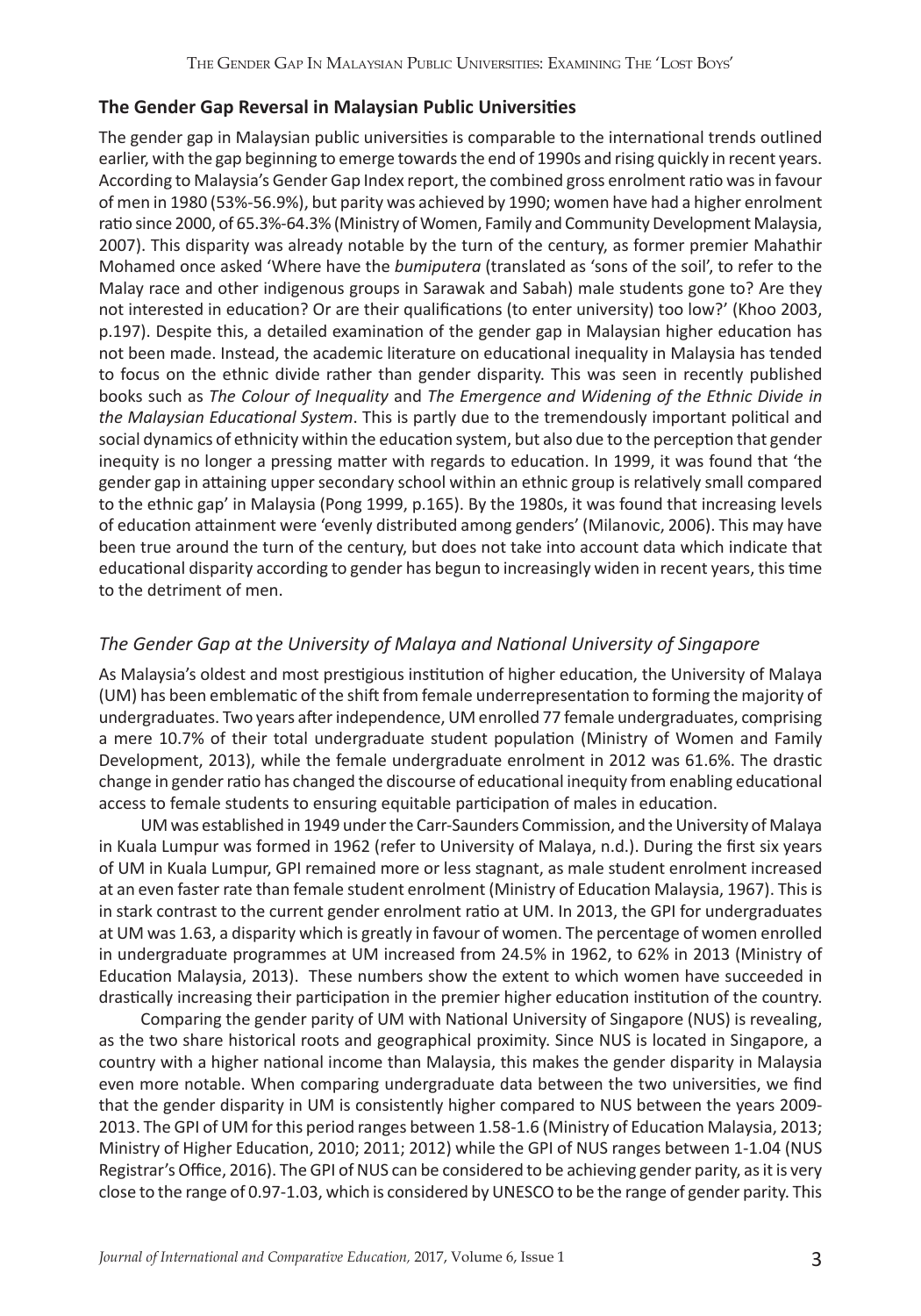trend shows that despite sharing a common history and relatively close geographical and cultural similarities, the gender parity within UM is unusually high. However, there are twenty other public universities currently operating in Malaysia. Is the gender gap at UM an anomaly within Malaysian higher education or is it a representative of a larger phenomenon?

# *GPI Comparison of Malaysian Public Universities*

There are twenty public universities (IPTAs) currently operating in Malaysia. It should be noted that UNICEF categorises any country with a GPI less than 0.8 or higher than 1.25 to be 'far from goal' of gender parity (World Bank, 2004). As all but four Malaysian IPTAs would fall into that category, we have used a more lenient classification to avoid polarising the data. UNICEF's definition of gender parity at 0.97-1.03 is maintained, but we include categories 'close to parity', 'intermediate disparity', while classifying extreme disparity at GPI less than 0.5 or over 1.5. We also highlight the universities which have disparities that go well beyond 1.5 in order to illustrate the depth of the problem.

| Fewer women enrolled                                       |                                                                                                  | Gender<br>Parity            | Fewer men enrolled                                                                                         |                                           |                                                           |                                                                                                                                                                                                                                    |                                                                                                                                                                                                                                                                                                                                                                                                            |
|------------------------------------------------------------|--------------------------------------------------------------------------------------------------|-----------------------------|------------------------------------------------------------------------------------------------------------|-------------------------------------------|-----------------------------------------------------------|------------------------------------------------------------------------------------------------------------------------------------------------------------------------------------------------------------------------------------|------------------------------------------------------------------------------------------------------------------------------------------------------------------------------------------------------------------------------------------------------------------------------------------------------------------------------------------------------------------------------------------------------------|
| <b>Extreme</b><br>disparity                                | <b>Intermediate</b><br>disparity                                                                 | Close<br>to                 | Parity<br>$(0.97 -$                                                                                        | Close to<br>Parity                        | <b>Intermediate</b><br>disparity                          | <b>Extreme disparity</b>                                                                                                                                                                                                           |                                                                                                                                                                                                                                                                                                                                                                                                            |
| (0.5)                                                      | $(0.5 - 0.89)$                                                                                   | Parity<br>$(0.9 -$<br>0.96) | 1.03)                                                                                                      | $(1.03-1.1)$                              | $(1.11-1.5)$                                              | $(>1.5-1.99)$                                                                                                                                                                                                                      | ( >2.0)                                                                                                                                                                                                                                                                                                                                                                                                    |
| Universiti<br>Pertahanan<br>Nasional<br>Malaysia<br>(UPNM) | Universiti<br>Teknologi<br>Malaysia<br>$(UTM)$ ,<br>Universiti<br>Teknikal<br>Malaysia<br>(UTEM) |                             | Universiti<br>Tun<br>Hussein<br>Onn<br>Malaysia<br>(UTHM),<br>Universiti<br>Malaysia<br>Perlis<br>(UniMAP) | Universiti<br>Malaysia<br>Pahang<br>(UMP) | Universiti<br>Islam<br>Antarabangsa<br>Malaysia<br>(UIAM) | Universiti<br>Malaya<br>$(UM)$ ,<br>Universiti<br><b>Sains</b><br>Malaysia<br>(USM),<br>Universiti<br>Utara<br>Malaysia<br>(UUM),<br>Universiti<br>Malaysia<br>Sabah<br>$(UMS)$ ,<br>UniversitiKe<br>bangsaan<br>Malaysia<br>(UKM) | Universiti<br>Putra<br>Malaysia<br>(UPM),<br>Universiti<br>Malaysia<br>Sarawak<br>(UniMAS),<br>Universiti<br>Pendidikan<br>Sultan<br>Idris(UPSI),<br>Universiti<br>Teknologi<br>Mara (UITM),<br>(Universiti<br>Sultan Zainal<br>Abidin<br>(UniSZA),<br>Universiti<br>Malaysia<br>Terengganu<br>(UMT),<br>(Universiti<br>Sains Islam<br>Malaysia<br>(USIM),<br>(Universiti<br>Malaysia<br>Kelantan<br>(UMK) |

## **Table 1. GPI of Enrolment Ratio for all Malaysian IPTAs in 2013**

Source: Ministry of Education Malaysia, 2013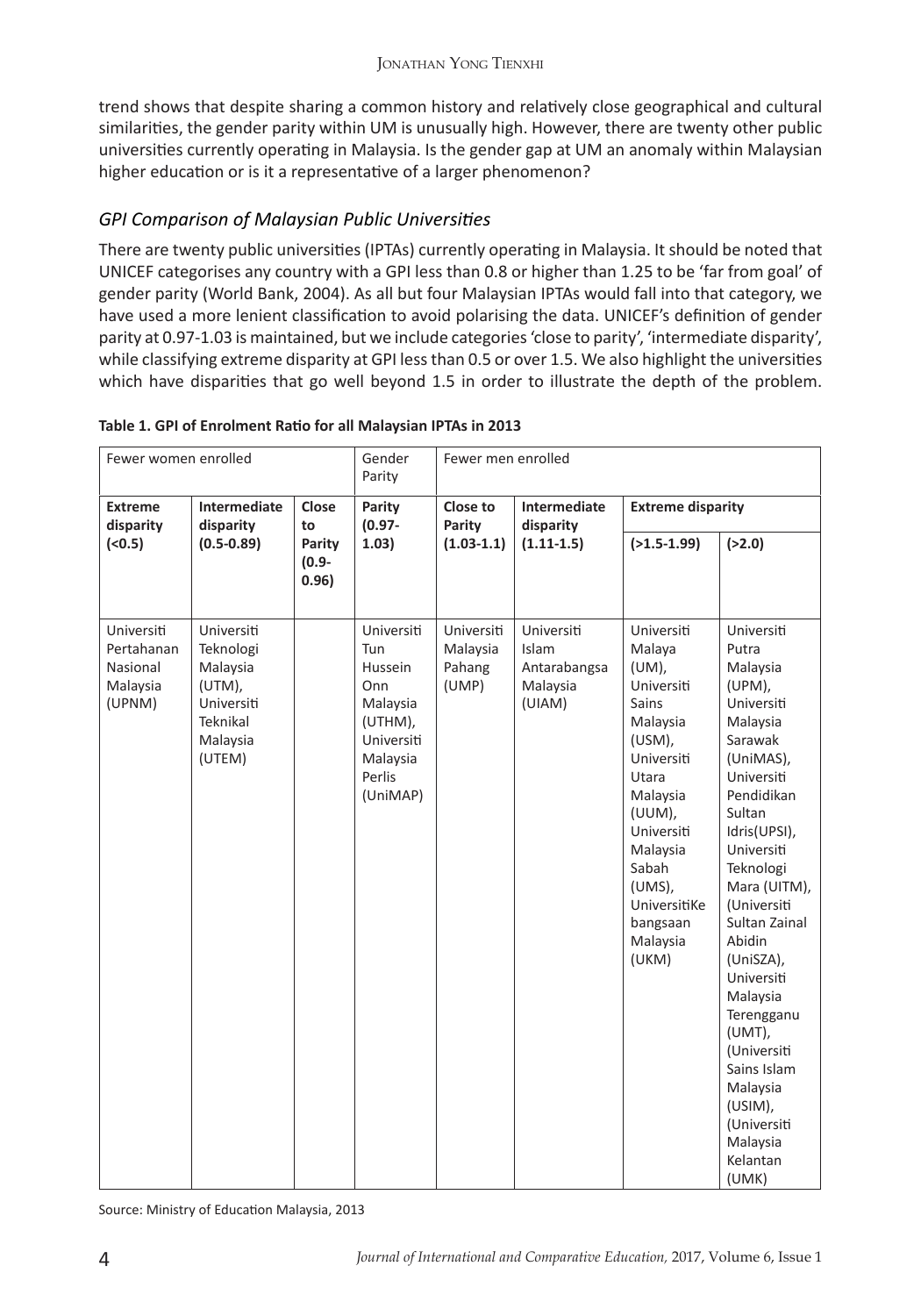Table 1 above demonstrates that UM's GPI of 1.63 is far from an anomaly, but falls well within Malaysian norms. While 1.63 does represent extreme disparity, most Malaysian IPTAs fall within this classification (13 out of 20 universities). In fact, 8 public universities have a GPI of over 2.0, which indicates that female undergraduates more than double their male counterparts in those universities. Only two universities can be said to have achieved gender parity, while one university has extreme disparity against women. The three universities which show disparity against women are UPNM, UTM, and UTEM. These disparities can be explained by the course of studies and faculties available or emphasised at these universities. As we will see in the section below on subject gender segregation, engineering remains the sole course of study which still harbours a significant disparity against women, with a GPI of 0.58. UTM is among the top 100 universities in the world for engineering and technology according to the QS world rankings, and offers no less than 22 bachelor degrees in the field of engineering; while in UTEM, five out of seven of their faculties are for engineering. The only IPTA with extreme gender disparity against women is the National Defence University of Malaysia (UPMN), with a GPI of 0.41 (30% female). This is undoubtedly due to the subject orientation at the university (National Defence), which reflects that military remains a male dominated field.

This table shows that gender inequality has become a significant phenomenon in certain sectors of the Malaysian higher education landscape. Inequity against women persists in certain subjects and fields, particularly national defence and engineering. But on a broader scale, men in public universities have become increasingly underrepresented. By tracing the GPI of Malaysian public universities over a period of five years, we can see the trend of increasing gender disparity over time.

| Comparison of Malaysian Public Universities GPI (Undergraduate) |                |      |                |                |      |  |
|-----------------------------------------------------------------|----------------|------|----------------|----------------|------|--|
| University/Year                                                 | 2009           | 2010 | 2011           | 2012           | 2013 |  |
| <b>UM</b>                                                       | 1.58           | 1.6  | 1.56           | 1.6            | 1.63 |  |
| <b>USM</b>                                                      | 1.57           | 1.58 | 1.59           | 1.65           | 1.67 |  |
| <b>UKM</b>                                                      | $\overline{2}$ | 2.11 | 1.99           | 2.13           | 1.94 |  |
| <b>UPM</b>                                                      | 2.2            | 2.2  | 2.11           | 2.17           | 2.18 |  |
| <b>UTM</b>                                                      | 0.85           | 0.83 | 0.8            | 0.77           | 0.81 |  |
| <b>UUM</b>                                                      | 2.3            | 2.06 | $\overline{2}$ | 1.98           | 1.91 |  |
| <b>UIAM</b>                                                     | 1.68           | 1.57 | 1.53           | 1.5            | 1.48 |  |
| UniMAS                                                          | 1.85           | 2.01 | 2.15           | 2.1            | 2.1  |  |
| <b>UMS</b>                                                      | 1.66           | 1.86 | 1.91           | 1.91           | 1.76 |  |
| <b>UPSI</b>                                                     | 2.49           | 2.59 | 2.66           | 2.94           | 2.89 |  |
| <b>UITM</b>                                                     | 1.91           | 1.93 | 1.91           | $\overline{2}$ | 2.01 |  |
| UniSZA                                                          | 2.96           | 2.79 | 2.76           | 2.65           | 2.68 |  |
| <b>UMT</b>                                                      | 2.29           | 2.3  | 2.42           | 2.52           | 2.68 |  |
| <b>USIM</b>                                                     | 2.84           | 2.76 | 2.44           | 2.58           | 2.57 |  |
| <b>UTHM</b>                                                     | 0.93           | 0.87 | 0.88           | 0.98           | 1.03 |  |
| <b>UTEM</b>                                                     | 0.64           | 0.71 | 0.77           | 0.74           | 0.75 |  |
| <b>UMP</b>                                                      | 0.85           | 0.97 | 1.07           | 1.09           | 1.1  |  |
| UniMAP                                                          | 0.8            | 0.83 | 0.91           | 0.92           | 0.98 |  |
| <b>UMK</b>                                                      | 1.85           | 1.93 | 2.18           | 2.34           | 2.61 |  |
| <b>UPNM</b>                                                     | 0.17           | 0.26 | 0.33           | 0.41           | 0.4  |  |
| <b>All Universties</b>                                          | 1.66           | 1.65 | 1.66           | 1.7            | 1.71 |  |

|  |  | Table 2. Comparison of Malaysian IPTA's GPI, 2009 to 2013 |
|--|--|-----------------------------------------------------------|
|  |  |                                                           |

Sources: Ministry of Higher Education Malaysia (2011; 2012) and Ministry of Education Malaysia (2013)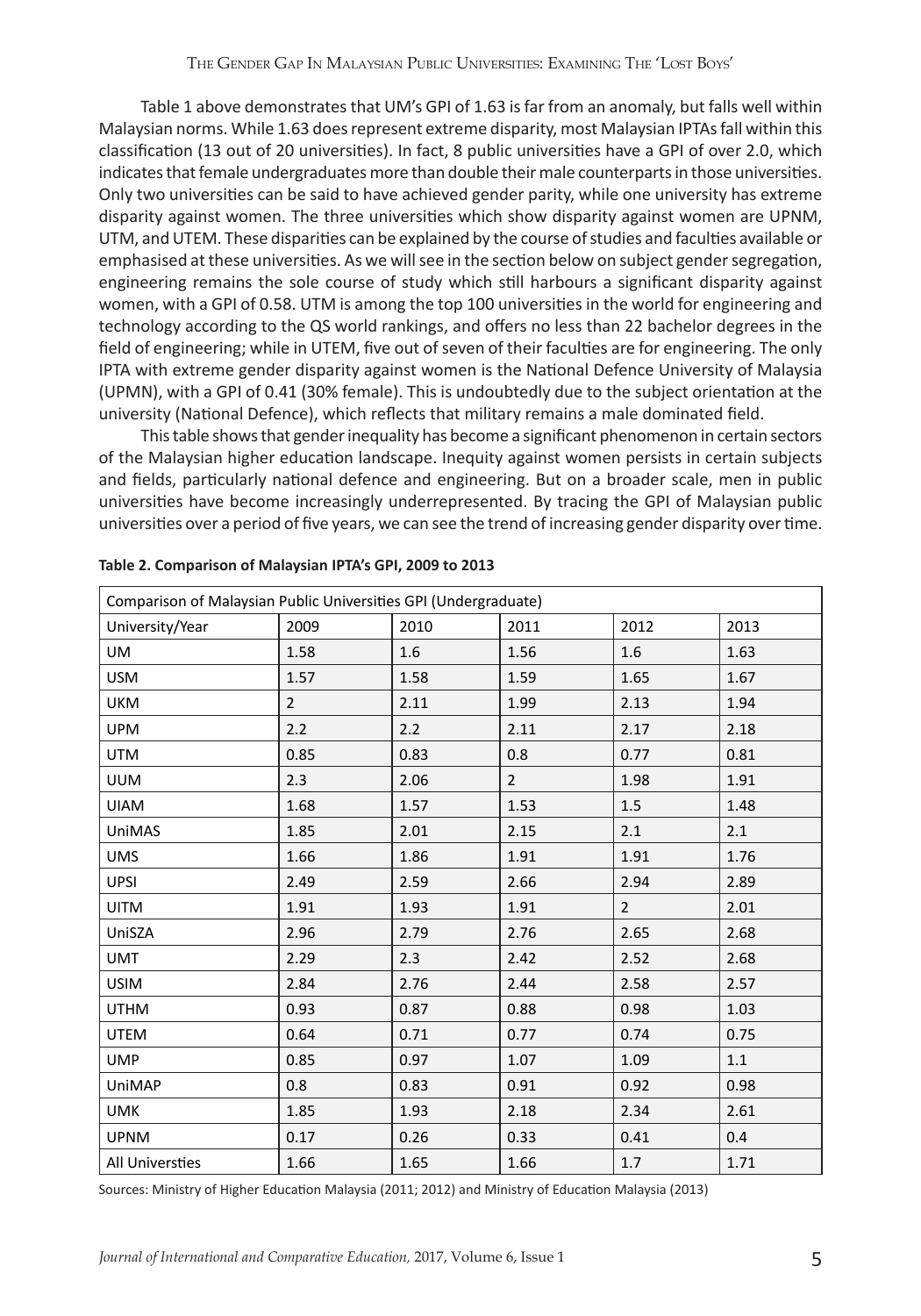Table 2 above tracks the GPI ratio for all 20 IPTAs from the year 2009-2013.The data reveals that overall gender disparity has worsened across these years, as the GPI has shifted from 1.66 to 1.71 in the space of five years. While UM shows an increase in disparity across this period (from 1.58- 1.63), this is actually below the national average of 1.71. This trend will undoubtedly be amplified if we use data going further back in history, or over a longer period. The gender parity in Malaysian IPTAs is high even by international standards- 55% of undergraduates in the UK were female in 2011, while women consisted of 56.4% of public university students in the U.S in 2010 (Borzelleca, 2012). At the same period, female undergraduate enrolment in Malaysian IPTAs was at 62% and rising.

While there remain a few universities which possess disparities against women, there are reasons to be optimistic about this problem based on the trends of the data shown. Only two universities (UPNM and UTEM) possess a GPI in favour of men which UNICEF would consider 'far from goal' of gender parity (less than 0.8) as of 2013. Both universities show a trend of improving gender parity from 2009-13, with UTEM going from 0.64-0.75, while UPNM gender parity increased from 0.17-0.4. The same cannot be said of the universities at the other end of the spectrum, as 8 out of the 13 universities classified as having extreme disparity in favour of women worsened in terms of GPI during this period, such as UPSI (2.49 to 2.89) and UMK (1.85-2.61). This indicates that the underrepresentation of men in Malaysian public universities will continue to be an underlying problem for the foreseeable future, and could plausibly worsen over the coming years.



#### **Figure 1. Male and female enrolment trends at IPTAs 2009-13**

Sources: Ministry of Higher Education Malaysia (2011; 2012) and Ministry of Education Malaysia (2013)

The gender gap in Malaysian IPTAs is substantial and worthy of further study. Figure 1 shows the difference between male and female enrolments in the year 2013 amounted to 86,798 students, a figure which is itself equal to 26% of Malaysia's entire undergraduate student population in public universities. Furthermore, the numerical gap between male and female enrolments has been steadily increasing from 2009-2013. In 2009, the gap between male and female students was 67,734 students.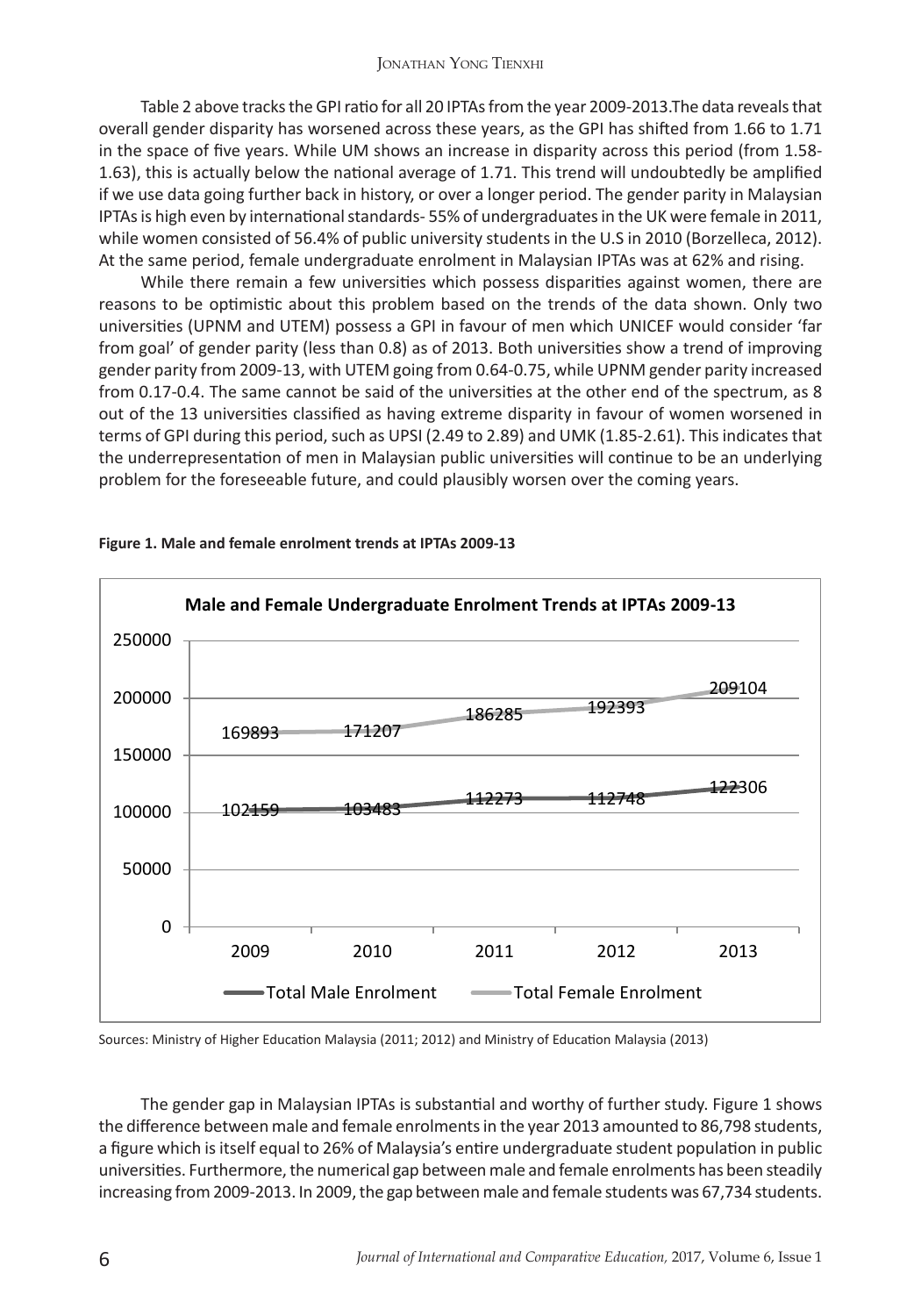In 2011, this had increased to 74,012 students, before culminating to a gap of 86,798 students in 2013. This shows a worrying trend of expanding gender disparities in public universities. One positive trend which can be discerned is that while the gender gap is widening, male enrolments overall are still increasing, albeit at a much slower pace. If male enrolments begin to stagnate or decline, these trends will be greatly exacerbated.

## **Comparing the Gender Gap of Public Universities in Malaysia with the Private Sector**

This section focuses on the gender gap within Malaysian public universities, but it may be instructive to consider how this gender parity compares to Malaysian private universities (IPTS). As of March 2015, 509 active IPTS campuses are operating in Malaysia. These include universities (61), colleges (405), university colleges (34) as well as branch campuses of foreign universities (9) (Ministry of Higher Education Malaysia, 2012). With regards to total student enrolment in 2013, IPTS institutions in Malaysia have a slight disparity in favour of women, with a GPI of 1.06; much closer to attaining gender parity compared to total student enrolment in IPTA institutions which have an average GPI of 1.57 (Ministry of Higher Education, 2012). Focusing on undergraduate students further widens the difference in GPI, as IPTA universities have a GPI of 1.7 as compared to the IPTS institutions, which attain gender parity at 0.98. The numbers show that the gender gap in Malaysian higher education mainly pertains to public universities.

Of course, an overall GPI which is close to parity may obscure inequities within particular institutions, particularly as there are over 500 IPTS campuses within Malaysia. Among some of the more prominent IPTS universities, there exists a wide spectrum of gender disparities. For example, Limkokwing and Nottingham Universities had intermediate disparity against women, with GPI between 0.5 and 0.89 (Ministry of Higher Education Malaysia, 2012). Meanwhile, Sunway University and HELP University had intermediate disparity in favour of women, with GPI between 1.11 and 1.5 (Ministry of Higher Education Malaysia, 2012). It should be noted that none of the institutions I examined had extreme disparities in favour of men or women, and all had GPI below the average of IPTA universities. This is in stark contrast to the GPI of public universities, where over half had GPI that could be considered extreme disparity. This affirms the notion that the gender gap between men and women is particularly large in Malaysian public universities as compared to the private sector.

It is not immediately clear why IPTS universities have far less of a gender gap compared to IPTA universities in Malaysia. The evidence for the relationship between private institutions of education and gender parity is mixed and often contradictory. In countries in which women form a minority of tertiary student population, private universities can often be more equitable in terms of gender parity, such as the case of Kenya where women consist of 54% of private university students compared to 32% of public university students (Onsongo, 2011). However, in the U.S, it has been argued that private universities discriminate against women in order to maintain gender balance; while public universities are more meritocratic in terms of admissions (Birger, 2015). One plausible explanation for disparity in Malaysia is that the boys and men who are left behind due to the gender gap consist primarily of those from lower income families, and thus has a stronger impact on IPTA universities which are far cheaper in comparison to IPTS universities.

## **The Gender Gap by Subject Segregation**

The gender gap in Malaysian higher education needs to be understood in the context of gender segregation by subject in universities. This refers to the phenomenon in which male and female students tend to enrol in different faculties and courses at university; hence an overall increased female participation rate does not automatically lead an increase in gender parity across different faculties. This segregation has been said to account for between 15% to 25% of the gender income gap among college students (Bobbitt-Zeher, 2007).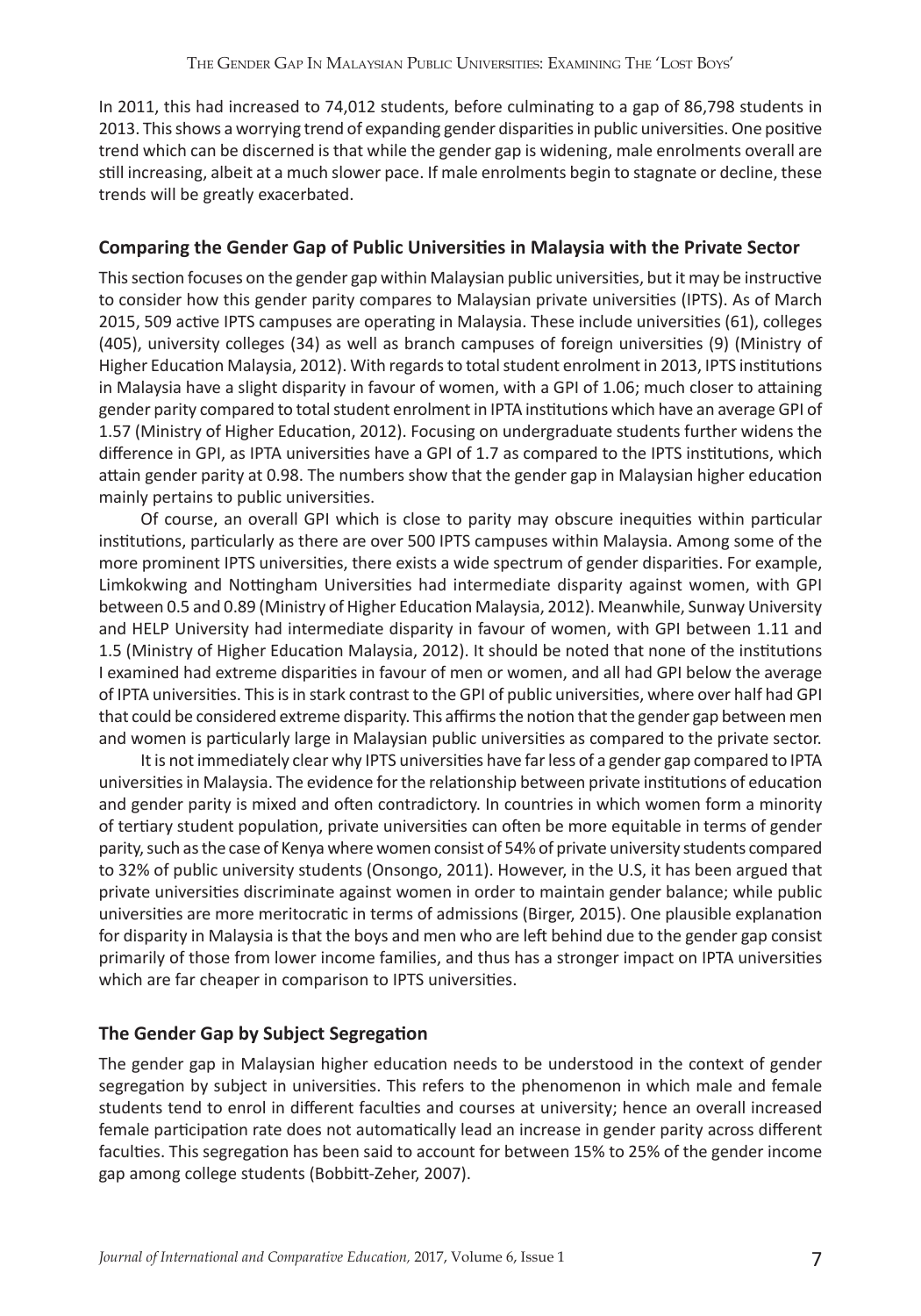The segregation of gender in Malaysian higher education needs to be considered in order to understand the gender gap. In which fields of study, if any, has gender parity been attained? And how does this compare to global norms? These are the questions we consider in the following section:

| Field of Study/Year                       | 2010       | 2011 | 2012 | 2013 |      |
|-------------------------------------------|------------|------|------|------|------|
| Education                                 | GPI        | 2.26 | 2.33 | 2.66 | 2.37 |
| Arts & Humanities                         | GPI        | 1.7  | 1.7  | 1.69 | 1.65 |
| Social Science, Business & Law            | <b>GPI</b> | 2.05 | 2.03 | 2.07 | 2.04 |
| Science, Mathematics & Computers          | <b>GPI</b> | 1.63 | 1.62 | 1.66 | 1.69 |
| Engineering, Manufacturing & Construction | GPI        | 0.72 | 0.73 | 0.73 | 0.75 |
| Agriculture & Veterinary                  | GPI        | 1.44 | 1.26 | 1.27 | 1.3  |
| Health & Welfare                          | GPI        | 2.33 | 2.36 | 2.52 | 2.51 |
| <b>Services</b>                           | <b>GPI</b> | 1.46 | 1.54 | 1.58 | 1.53 |

**Figure 3. GPI according to field of study in Malaysian IPTAs 2010-13**

Source: Ministry of Education Malaysia (2013)

Table 3 shows the enrolment in the eight major fields of study in Malaysia according to gender for the years 2010-2013. We find that women outnumber men in seven out of the eight fields of study, including areas in which women are traditionally underrepresented such as mathematics and science. This is shown by the GPI which is consistently higher than 1.0 with the exception of one field of study. The only field of study in which men continue to outnumber women is in engineering, manufacturing and construction. How does this compare to international norms? Women in Malaysian public universities have higher representation in each field on study in comparison to other countries within the East Asia and Pacific region (UNICEF 2009, p.32). While the regional average for female representation in social sciences, business and law is slightly less than 50%, women comprise 67% of students in the same field of study. In fields of study where women consists of a majority, such as health and welfare (about 64%), the trend is even more pronounced in Malaysian public universities (71%). While women in the same region are underrepresented in the fields of science and mathematics, women in Malaysia make up 62.8% of the student population in those fields. Finally, even in the field of engineering, manufacturing and construction where women in Malaysia are still a minority, they come much closer to gender parity compared to the regional average, which is less than 20% compared to 43.1% in Malaysia (UNICEF, 2009).

These figures are noteworthy because degrees in STEM fields have often been an exception to the global trend towards increasing women enrolment in universities. A recent report from the National Student Clearinghouse looks at degrees in STEM fields and finds that the share of STEM bachelor's degrees going to women in the U.S has actually decreased over the past decade (National Student Clearinghouse, 2015). While overall parity in undergraduate enrolment has increased worldwide, this has not been the case in STEM disciplines where there are more male than female students in 91% of countries examined (UNESCO 2015, p.3). Furthermore, the OECD (2011) found that STEM fields have become increasingly unpopular for women as they progress in their academic fields, with declining rates of women opting to study past a Bachelors' degree to Masters and then PhDs. A closer examination of the degree choices within those fields of study can reflect the extent to which Malaysian public universities differ from these trends.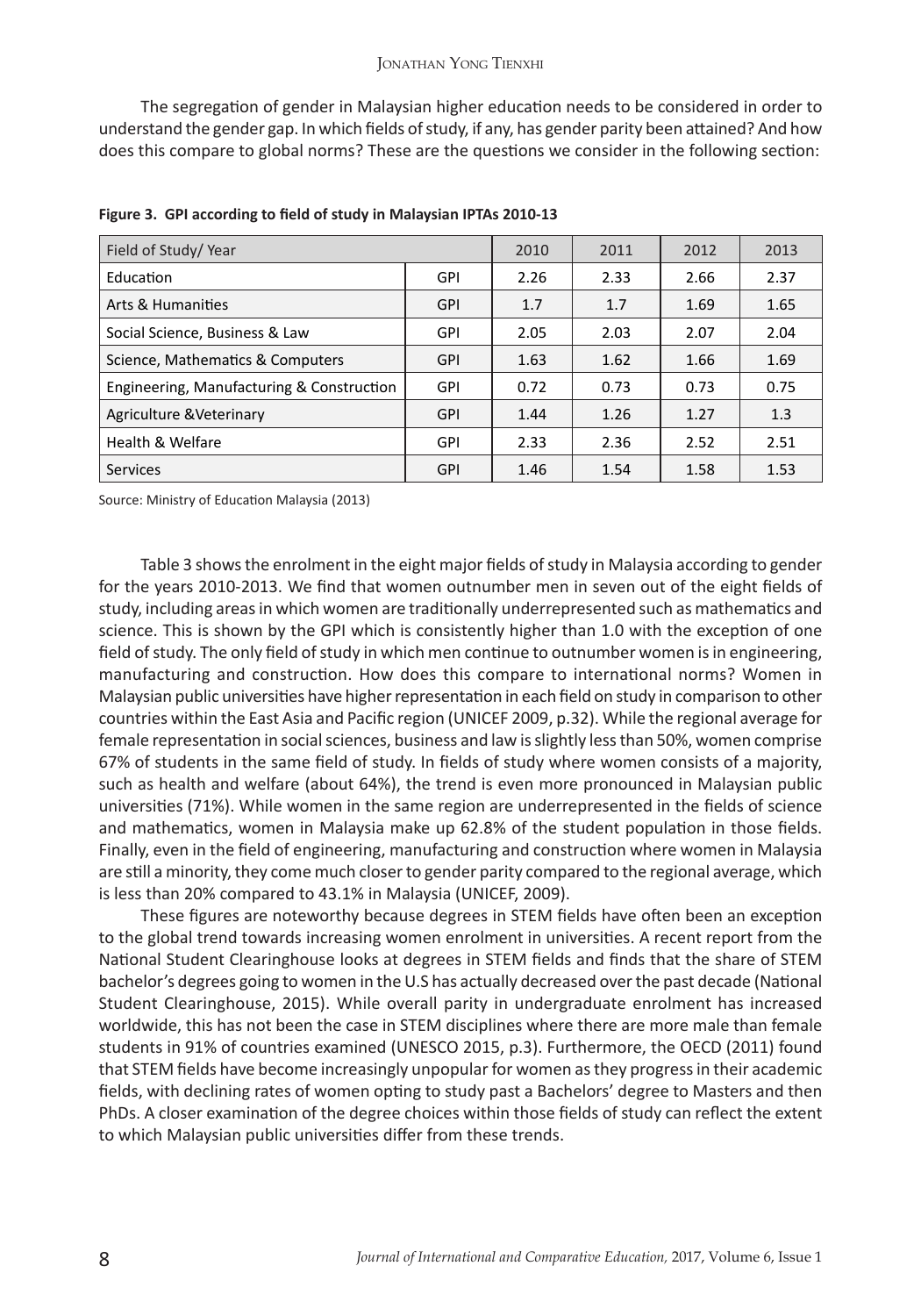| Degree             |                  | Men   | Women | All   | <b>GPI</b> | % of which are women |
|--------------------|------------------|-------|-------|-------|------------|----------------------|
| Engineering        | <b>Bachelors</b> | 42309 | 34615 | 76924 | 0.82       | 45                   |
|                    | <b>Masters</b>   | 6543  | 6377  | 12920 | 0.97       | 49                   |
|                    | Doctorate        | 4380  | 2607  | 6987  | 0.6        | 37                   |
| <b>Mathematics</b> | <b>Bachelors</b> | 1512  | 4450  | 5962  | 2.94       | 75                   |
|                    | <b>Masters</b>   | 264   | 709   | 973   | 2.69       | 73                   |
|                    | Doctorate        | 313   | 369   | 682   | 1.18       | 54                   |
| Science            | <b>Bachelors</b> | 3286  | 8275  | 11561 | 2.52       | 72                   |
|                    | <b>Masters</b>   | 3909  | 7121  | 11030 | 1.82       | 65                   |
|                    | Doctorate        | 2102  | 2506  | 4608  | 1.19       | 54                   |
| Technology         | <b>Bachelors</b> | 2581  | 4098  | 6679  | 1.59       | 61                   |
|                    | <b>Masters</b>   | 534   | 540   | 1074  | 1.01       | 50                   |
|                    | Doctorate        | 333   | 180   | 513   | 0.54       | 35                   |

**Table 4. GPI and Percentage of Women in STEM Subjects (Public Universities)**

Source: Malaysian Higher Education Statistics, 2013

Table 4 above shows that in the traditional STEM fields, women have overtaken men in every degree with the exception of engineering. In the fields of science and mathematics, this true at every level of academic qualification from bachelor degree to doctorate. With regards to engineering, Malaysia has attained an impressive degree of gender parity, with women comprising of 45% of undergraduates. This is indeed surprising considering that global underrepresentation of women in engineering courses. For an instance, female engineering undergraduates in the US comprise a mere 17% of the student population according to the National Student Clearinghouse (2015). In Canada, the University of Toronto recently celebrated the fact that their engineering courses had 30% female enrolment, higher than any other university in Ontario (Engineering Strategic Communications, 2015). Closer to home, 19.5% of engineering undergraduates in the Republic of Korea were female in 2011 (UNESCO 2015, p.4). A more detailed breakdown of the degree choices would be required to examine whether or not further inequities exist within these subject choices.

Malaysia's achievements in attaining gender parity for women in STEM fields are worthy of emulation, and serves as a convincing counterpoint to former Harvard President Lawrence H. Summers' comments that the underrepresentation of women in science fields at universities may be due to innate differences (Hemel, 2005). In a paper entitled '*Why is Computer Science in Malaysia Dominated by Women?*', it is argued that 'The fact that in Malaysia, women's education, and their positions in computer science departments and software employment being equivalent to those of men, undoubtedly contributes to such relative optimism about gender and technology relations in developing countries', showing that women are able to compete equally when they are not faced with cultural and institutional stereotyping (Mellstrom 2009, p.887) The question that arises in the Malaysian context is whether or not men have been at the receiving end of some of these negative stereotypes and institutional barriers, particularly when they comprise a mere 25% of undergraduates in mathematics. In the same paper, one female computer science professor expressed the view that the boys in her department 'don't seem motivated enough and we also have problems with young men dropping out of class.' (Mellstrom 2009, p.897) We will consider these and other explanations for the gender gap below.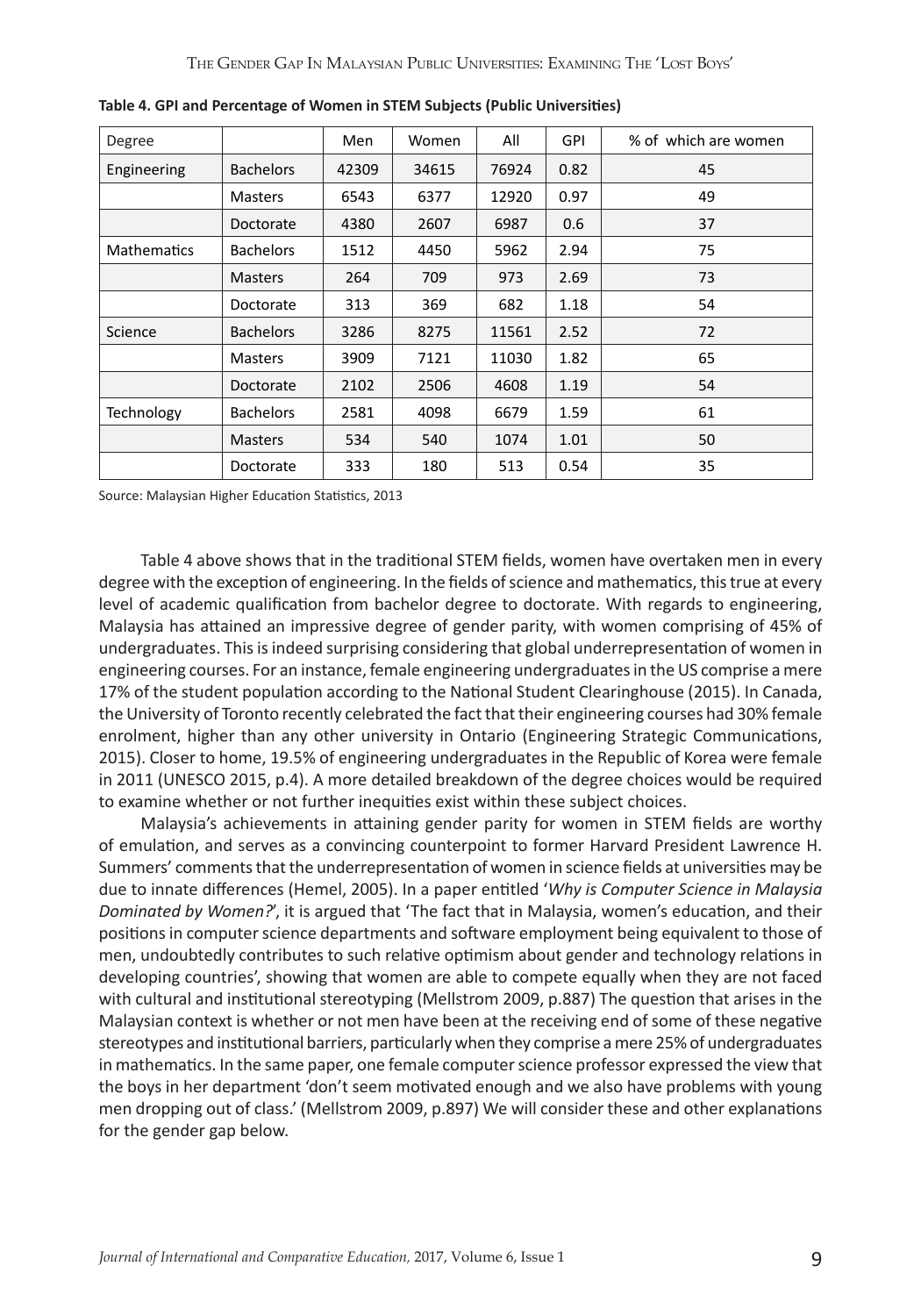## **Causes of the Gender Gap**

The causes of the gender gap in Malaysian public universities undoubtedly involve a complex array of factors. The first possible cause we will consider is that men are underrepresented in public universities because they pursue alternative tertiary pathways, including polytechnics, community colleges and overseas universities. We also consider the other explanations typically ascribed to explain the higher education gender gap, and examine them in the Malaysian context. This would include higher returns to education for women, better performance in secondary schooling, and negative socialisation of men.

The difference between the number of men and women enrolled in undergraduate IPTA programmes in 2013 was 86,798 students. Given that there are marginally more men than women in the Malaysian population (CIA, 2016), this suggests that there could be potentially over 86 thousand more men in Malaysian public universities. Where have these missing men gone to? We have already seen that men are overall marginally better represented in IPTS universities, thus it is clear that the absence of male students in IPTA universities cannot be explained by their proliferation in the private sector of higher education. This section considers the possibility that male youth have entered alternative pathways to higher education, and thus are underrepresented in Malaysian public universities. One possibility is that men have chosen alternative routes for career advancement by enrolling into polytechnics & community colleges. A second possibility is that male students are sufficiently privileged to enter higher quality institutions than IPTAs, and are sent to overseas universities. Both of these possibilities will be examined to identify the extent to which they can explain the gender gap.

## *Men at Polytechnics and Community Colleges*

From 2009-2013, male enrolment in polytechnics was consistently higher than the rate of female enrolment (Ministry of Education Malaysia, 2013). For example, in 2013 there were 48114 male students enrolled in polytechnic colleges compared to 41389 female students. This difference amounts to 6725 students, and a GPI of 0.86. However, this gap itself narrowed from 2009-2013. The disparity in favour of male students is even more pronounced in local community colleges, where the GPI has steadily worsened in terms of disparity in favour of males. In 2013, the GPI for enrolment into community colleges in Malaysia was 0.56, with 13738 male students enrolled compared to 21468 female students (Ministry of Education Malaysia, 2013).

However, due to the relatively small size of student enrolment, the gap between male and female students is slightly smaller than compared to the gap of polytechnic students at 6008 students. The relatively small student enrolment size and increasing GPI in polytechnic colleges means that the gender gap among undergraduates in IPTAs cannot be satisfactorily explained by male enrolment in polytechnic institutions and community colleges. The 'missing' number of male students at IPTAs dwarfs the gender gap in these institutions in terms of size, as the difference in number between male and female students in polytechnics and community colleges in 2013 consists of 12733 students, about 14% of the gender gap in IPTA undergraduate programmes for the same year. Furthermore, this does not address the underlying issue of why boys are choosing to enter polytechnics or community colleges rather than undergraduate programmes, thus lowering their potential future incomes.

## *Men in Overseas Universities*

Given the dominance of men in the political and economic spheres of Malaysia, it may be posited that male youth are given a privileged position by their families and are sent abroad to receive higher education from more recognised institutions in places such as the UK or the US. Is there a preference for families to send their sons abroad, and can this explain the gender gap?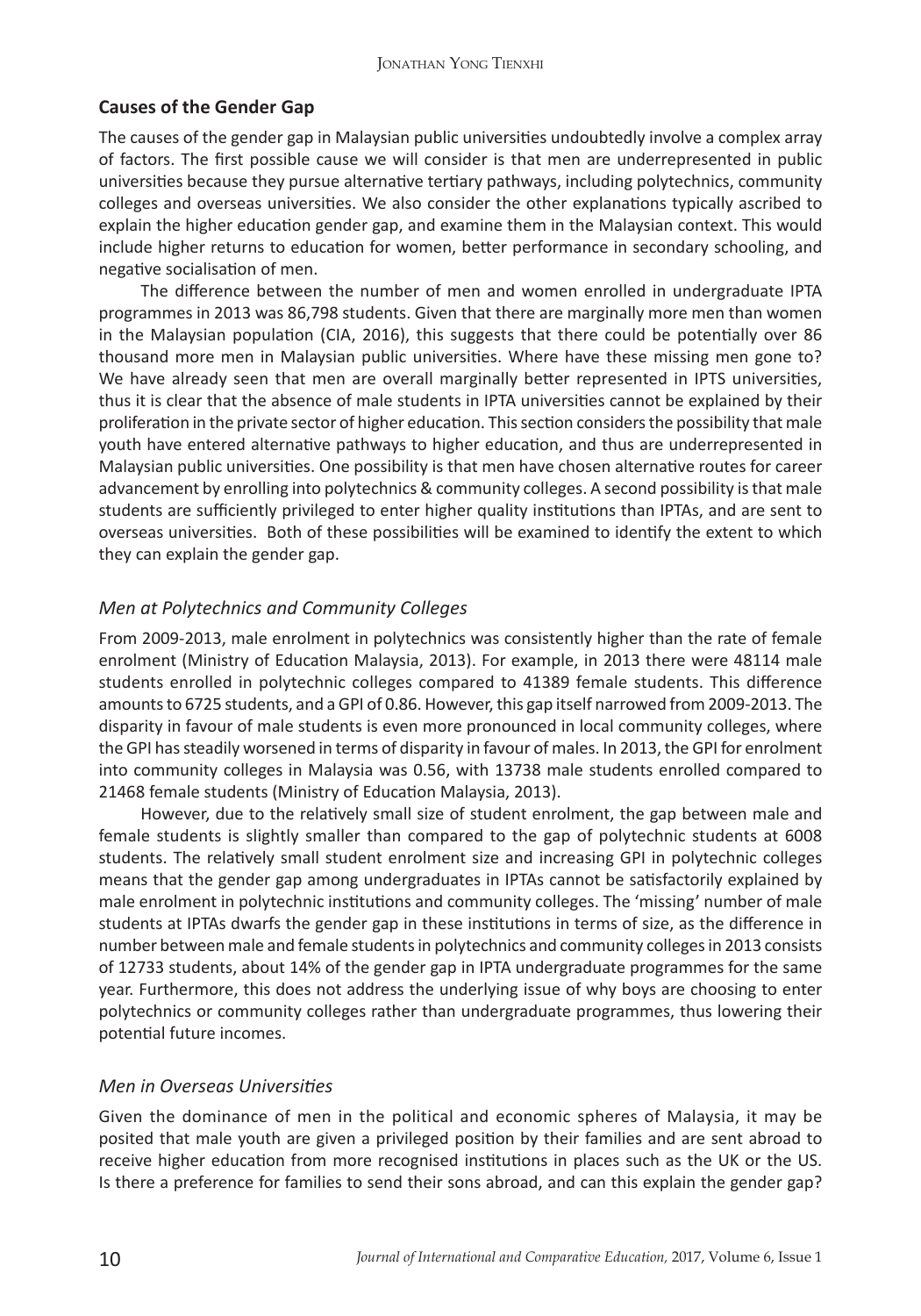According to the UNESCO Institute for Statistics (2016), there are currently 56, 260 Malaysian students studying abroad. Most of these students are in the UK (15, 583) and Australia (15, 357), the next closest being the US (6, 486). Given these numbers, it is clear that the size of the gender gap in Malaysian public universities is larger than the entire number of Malaysian overseas students put together. This makes it unlikely that the overseas student population can explain the gender gap of Malaysian IPTAs to a significant degree. Furthermore, the overseas student population of Malaysia is far from male dominated. In Australia, the number of male and female students from Malaysia in 2014 was practically equal, with a 49.3% female and 50.7% male student population (Australian Government, 2015). In the UK, there is no data available as to what percentage of Malaysian students are male. However, male students studying in the UK from Asia are actually underrepresented, with only 47.21% of students from Asia studying in the UK being male (HESA, 2016) This would indicate that the Malaysians students studying in the UK are unlikely to be strongly male dominated, and thus overseas students cannot explain the lack of absence of male students in public universities.

## *Women have Higher Returns for University Education than Men*

One explanation to why women outnumber men in public universities is due to the fact that they receive greater economic incentives for entering higher education. This explanation is grounded in Human Capital theory, an influential economic theory advanced by economists from the Chicago School of Economics such as Gary Becker. It posits that human decisions are based on the economic self-interest of individuals operating within a free market. Hence, enrolment in university education is primarily an investment decision, and women's increasing enrolment in public universities must be due to expanding returns within the labour market. Another Chicago School economist, Francisco Paro, found that 'studies empirically show that the college wage premium for women is higher than the college wage premium for men and has been for at least 40 years', adding that the comparatively high financial returns for women could potentially explain the gender gap (Parro 2012, p.158). However, other examinations of Current Population Survey (CPS) have found that while women's wage returns to higher education have indeed increased, men's returns have increased even more rapidly because jobs for those employed straight out of high school have become increasingly low paid (Diprete and Buchmann 2006, p.2).Overall, it has been found that the human capital theory 'does not provide a particularly convincing explanation' for the gender gap in countries such as the United States and Japan (Vincent-Lancrin 2008, p.282). Does this approach make better sense in the Malaysian context?

Due to the wage gap between men and women in Malaysia, Malaysian women earn 8.4% less than their male counterparts on average (Lee, 2015). However, it is important to note that this alone does not refute the idea that women can get higher returns for university education; what is important is not the wage gap between men and women but the gap between the earnings of tertiary graduates and non-tertiary graduates. According to the 2012 Salaries & Wages Survey Report, women with a tertiary degree on average earned more than double the salary of women with just a high school certificate; a premium of 1545 Malaysian Ringgit (RM) on average. However, men with a tertiary degree earned an even larger premium: male tertiary graduates earned an average of RM 3542 as compared to men with a high school certificate who earned an average of RM 1554. This amounts to a premium of RM 1988 on average. Hence, it is clear that men have equal, if not more economic incentives for pursuing higher education and this cannot explain the gender gap in Malaysian public universities.

## *Girls Perform Better in Secondary School Education*

Girls can outperform boys in secondary school education in two ways: they score better in standardised tests, and they drop out at a lesser rate. There is a positive association of performance in standardised tests, overall marks, and good study habits with university enrolment (Frenette and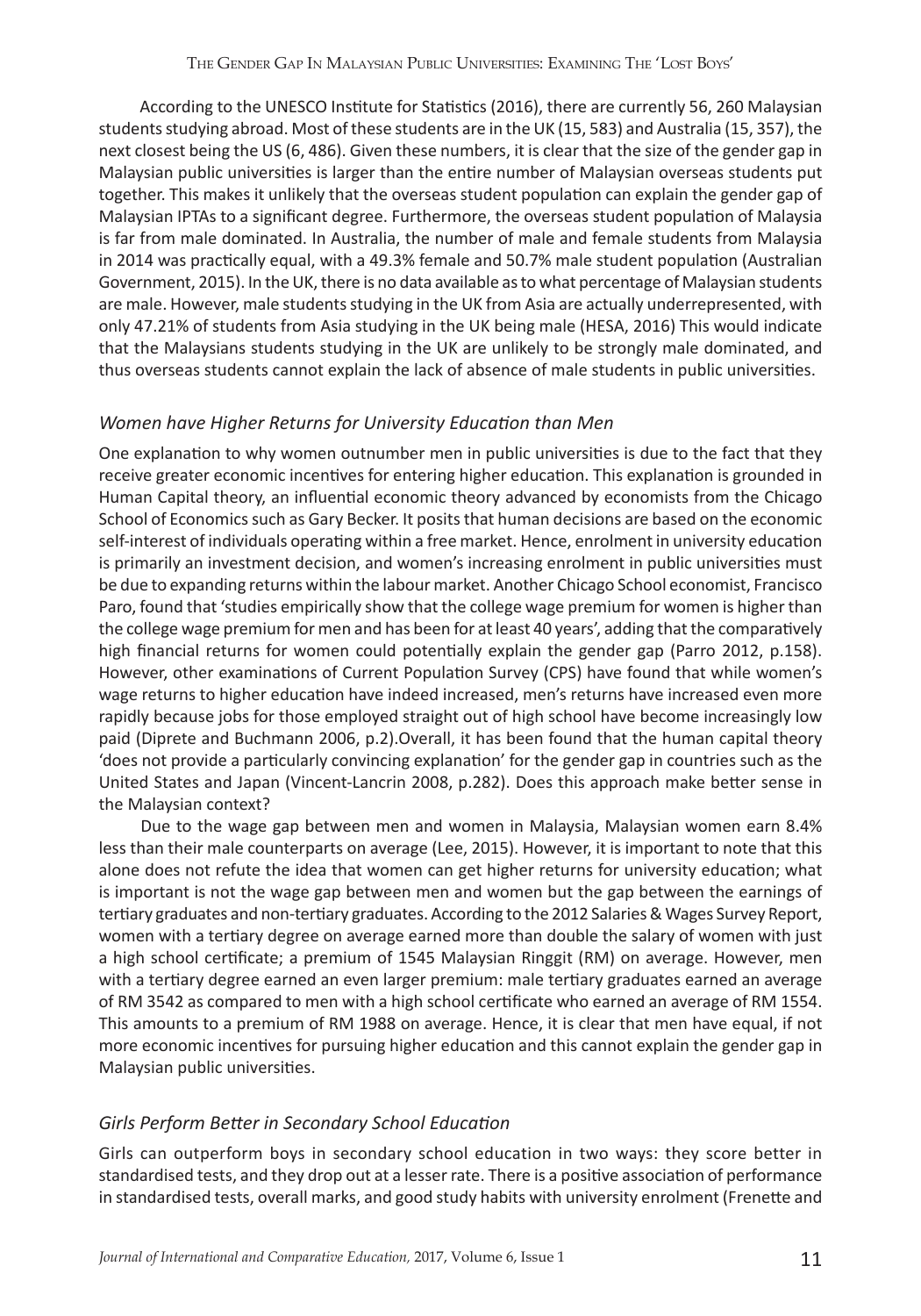Zeman, 2007). Obviously, a lower dropout rate among girls would increase their chances of making the transition to higher education. These are the two measures of secondary school performance examined here.

The better performance of female students compared to male students has been the most common explanation for the gender gap, both in Malaysia and abroad. "More female applicants had better academic results and performance, which explains the increase in the gender gap," said UKM Professor Othman A. Karim (Kapoor and Au, 2011). The then deputy Vice Chancellor of Universiti Putra Malaysia, Professor Mohd Fauzi Ramlan also insisted that "the female students were just more qualified than the males" (Kapoor and Au, 2011), pointing out that UPM were forced to allocate more residential colleges for women even while vacancies for men still existed. Is there empirical proof that Malaysian women achieve better academic results than Malaysian men?

In 2010, one UNICEF report entitled 'Why are Boys under-performing in Education? Gender Analysis of Four Asia-Pacific Countries' examined national school examination results and educational data from Malaysian Educational Statistics, and found that girls outperformed boys academically in four key subjects (English, Mathematics, Science and *Bahasa Malaysia* in the years 2005-2007. (Hepworth 2013, p.14) Furthermore, the performance gap between boys and girls in Malaysian government schools began in primary school, and only widened as they progressed to lower secondary and then upper secondary. Another form of standardised tests which we can consider is the Programme for International Student Assessment (PISA) which is a global study carried out by the OECD. Malaysia first participated in the study in 2009. In the 2012 PISA study, 34 OECD countries and 31 partner countries participated the testing of mathematics, reading and science. Overall, there was a small gender gap in favour of boys in science, a large gender gap in favour of boys in mathematics and a large gender gap in favour of girls in reading (OECD 2014, p.66). Malaysia was one of the five countries out of the 65 tested countries in which girls outperformed boys in mathematics, to a statistically significant degree (OECD 2014, p.73). Malaysian girls also outperformed boys in science and reading. The underachievement of Malaysian males in terms of examination results is in accordance to global trends. In the UK, the gender gap between boys and girls in their General Certificate of Secondary Education (GCSE) examinations was the highest in over a decade in 2014, as girls outperformed boys by 8.8 percentage points (Arnett, 2014).

Girls also perform better than boys at staying in school. The drop-out rate for Malaysian school children is very low at primary school levels (0.8% in 2014) but rises significantly in secondary school (10% in 2014) (United Nations Malaysia 2015, p.10). The dropout rate among students transitioning into lower secondary is low for both genders, although female students have a marginally lower dropout rate. However, dropout rates rapidly increase as students enter secondary schooling. Goolamally and Ahmad (2010) found that 9.96% of boys and 8.02% of girls dropped out while transitioning into secondary school in the 2005 cohort. They also noted that the rate at which girls dropped out of school from 2006 to 2009 actually decreased, while the rate at which boys dropped out had the opposite trend. This provides evidence for the proposition that girls not only perform better than boys academically while in secondary school, but also drop out at a lower rate. This will undoubtedly have an impact on overall gender parity in universities.

Nevertheless, the gap in secondary school performance in itself does not provide a satisfactory explanation for the enrolment gap in Malaysian universities. It merely shifts the question to why are women systematically performing better than their male counterparts in terms of their examination results, or staying in school at a greater rate. Insofar as we reject naturalistic explanations for gender differences, these factors are a symptom of a deeper, underlying problem. There is research which indicates the size of the gender gap among students is not stagnant, but changes over time, in particular decreasing with regards to career aspirations and degree attainment (Chamberlain, 1988). This suggests that the gender gap is not caused by inherent or genetic dispositions, but caused by wider social phenomena.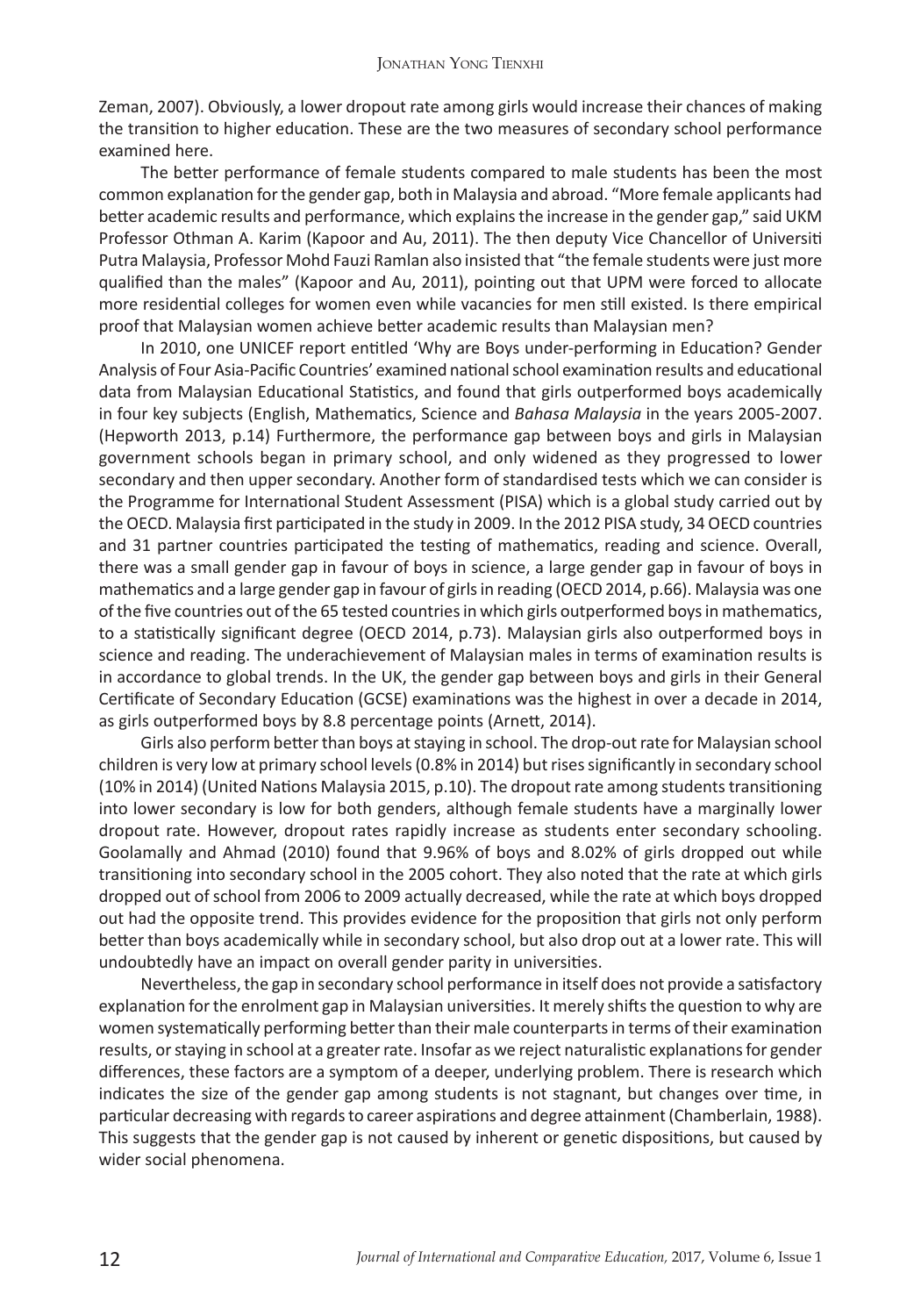## **Socialisation**

Socialisation is a broad term used to refer to the lifelong processes in which individuals acquire norms, customs, values and ideologies from their environment, which in turn influences how they interact with society. It suggests that a person's upbringing can heavily impact his or her biological traits, to the extent that different genders may systematically behave differently. This can be caused by interactions during childhood, parental role models, peers or schooling (Sax and Harper 2007, p.4). In the context of the gender gap in Malaysian higher education, it is possible that boys have become socialised to accept unhealthy gender stereotypes, which inhibits their ability to fully partake in academic life and enrol into universities. This socialisation can occur across different aspects of society, such as in parenting, peers and schools.

We can find limited evidence for such socialisation in research done through focus groups surveys of Malaysian undergraduate students. When asked for reasons why boys performed worse than girls in the Malaysian context, participants' felt somewhat strong or strongly in agreement with statements such as 'Boys have to hide their fears', 'Girls are ambitious', 'Girls have a clear vision of the future compared to boys', 'Girls are more disciplined', and 'Girls are hardworking' (Goolamally and Ahmad 2010, p.17) These answers indicate that girl's benefit from positive stereotypes which encourage them to go to university, while conversely boys are given negative stereotypes; implying that masculine attributes include being undisciplined, lazy, lacking in ambition and without vision. This makes it difficult for boys to fully participate in the kinds of activity which will ultimately be essential for flourishing in higher education; for instance, reading is often perceived by boys as a feminine activity (UNICEF 2004, p.63).

Even nominally positive traits associated with boys can be damaging. One of the statements which participants agreed with in the focus group was 'Parents trust a boy's capability to secure a job', which can influence a parent's decision to withdraw their son from school as they are more capable of finding work with competitive wages. This concurs with labour force statistics which find that 33% of women aged 15-24 participate in the labour force, as compared to 48% of men at the same age group (Ministry of Women and Family Development, 2013).

## **Conclusion**

The paper has found that 13 out of 20 of Malaysian public universities fall under UNESCO's classification of 'far from gender parity', with a GPI higher than 1.5. This includes the University of Malaya, which has significantly higher GPI compared to foreign counterparts in developed nations. We also find that this phenomenon is not replicated in Malaysia's private sector of higher education, where the GPI is much more balanced. The gender gap in terms of public university enrolment extends to every field of study with the exception of engineering, manufacturing and construction; we find in the latter field that Malaysia has succeeded in achieving much closer gender parity compared to other countries in the Asia pacific region and also more developed nations like the US and the UK. Gender parity is much more equal in Malaysian private universities, and among Malaysian overseas educated students. However, there remains a significant gap in Malaysian public universities, as the number of men enrolling into community colleges and polytechnics are insufficient to explain this gap. We find that there is a trend of male underperformance in secondary schooling level which undoubtedly contributes to the gender gap in higher education, as boys attain lower academic achievement and drop out at higher rates overall. This does not suffice as an explanation by itself, without considering how boys and girls are socialised differently from a young age.

Much more research needs to be done in order to produce informed recommendations on how to reduce or mitigate the gender gap at Malaysian public universities. Part of the purpose behind this paper is to open a dialogue among policy makers and academics to focus more attention on the issue of male enrolment in public universities, which has been scarcely discussed despite being acknowledged in the Malaysian Education Blueprint. Based on the evidence reviewed in this paper, we recommend that schools in Malaysia begin to consciously review their role in gender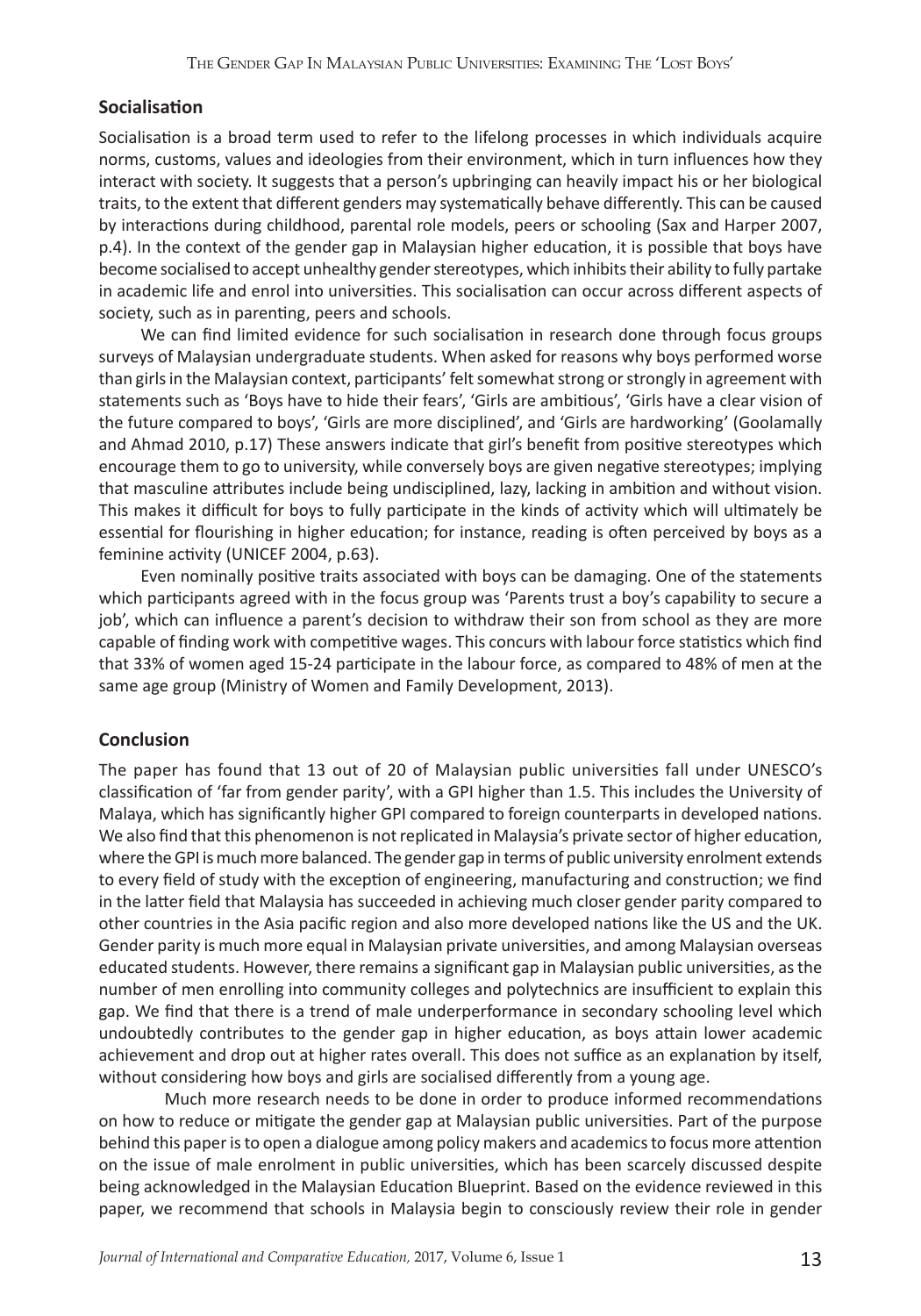socialisation, in terms of 'curriculum materials, teachers' expectations, educational tracking, and peer relations [which] encourage girls and boys to learn gender-related skills and self-concept' (Anderson 2000, p.38). Schools could implement awareness campaigns and work to increase parental involvement in their son's lives; research indicates that parents are usually less involved in their sons' academic lives while daughters hold school discussions with their parents at a higher rate (Carter and Wjtkiewicz, 2000). The gender gap in higher education is one that disproportionately affects males from backgrounds of lower income, as acknowledged in reports from HEPI (Hillman and Robinson, 2016). This is why the gender gap is close to parity in private universities and overseas education. Hence, social policies which target lower income families and communities should have the effect of reducing the gender gap in Malaysian public universities too. This way, we can take steps to address this disparity, while taking care not to roll back the impressive progress that has been made with regard to increasing female participation in all fields of study.

## **References**

- Anderson, M. L. (2000). *Thinking about Women: Sociological perspectives on sex and gender* (5th edition). Allyn and Bacon: Boston, MA.
- Arnett, G. (2014). *GCSE Results: Biggest Gap in 11 Years between Boys and Girls A\*-C Pass Rate, the Guardian*. Available at http://www.theguardian.com/news/datablog/2014/aug/21/gcseresults-2014-biggest-gap-11-boys-and-girls-a-c-pass-rate. [Accessed 15 July 2016].
- Australian Government, Department of Education and Training. (2015). *International Student Numbers 2014.* Available at https://internationaleducation.gov.au/research/Research-Snapshots/Documents/International%20Student%20Numbers%202014.pdf. [Accessed 15 September 2016].
- Birger, J. (2015). *Why getting into elite colleges is harder for women. Washington Post*, July 30. Available at https://www.washingtonpost.com/posteverything/wp/2015/07/30/achievingperfect-gender-balance-on-campus-isnt-that-important-ending-private-colleges-affirmativeaction-for-men-is/. [Accessed 10 June 2016].
- Bobbitt-Zeher, D. (2007). The gender income gap and the role of education. *Sociology of Education, 80*(1), pp. 1-22.
- Borzelleca, D. (2012). *The Male-Female Ratio in College. Forbes*. Available at http://www.forbes. com/sites/ccap/2012/02/16/the-male-female-ratio-in college/#466c44441525. [Accessed 10 June 2016].
- Carter, R. S. and Wojtkiewicz, R. A. (2000). Parental involvement with adolescents' education: Do daughters or sons get more help? *Adolescence (Spring), 35*(137), pp. 29-44.
- Chamberlain, M. K. (1988). *Women in Academe: Progress and prospects*. New York: Russell Sage Foundation.
- CIA. (2016). *The World Factbook.* Available at https://www.cia.gov/library/publications/the-worldfactbook/fields/2018.html#download. [Accessed 10 June 2016].
- Diprete, T. A. and Buchmann, C. (2006). Gender-specific trends in the value of education and the emerging gender gap in college completion. *Demography*, *43*(1), pp.1-24.
- Engineering Stategic Communications. (2015). *U of T Engineering Celebrates Record Number of Female First-Year Students*. Available at http://news.engineering.utoronto.ca/record-femalefirst-years/. [Accessed 10 June 2016].
- Frenette, M. and Zeman, K. (2007). *Why Are Most University Students Women? Evidence Based on Academic Performance, Study Habits and Parental Influences, Analytical Studies Branch Research Paper Series, Statistics Canada, Analytical Studies Branch*. Available at http:// EconPapers.repec.org/RePEc:stc:stcp3e:2007303e. [Accessed 20 June 2016].
- Goh, L. (2015). *PM: Malaysia on track to becoming high-income nation by 2020. The Star*, September 29. Available at http://www.thestar.com.my/news/nation/2015/09/29/najib-highincome-2020/. [Accessed 20 July 2016].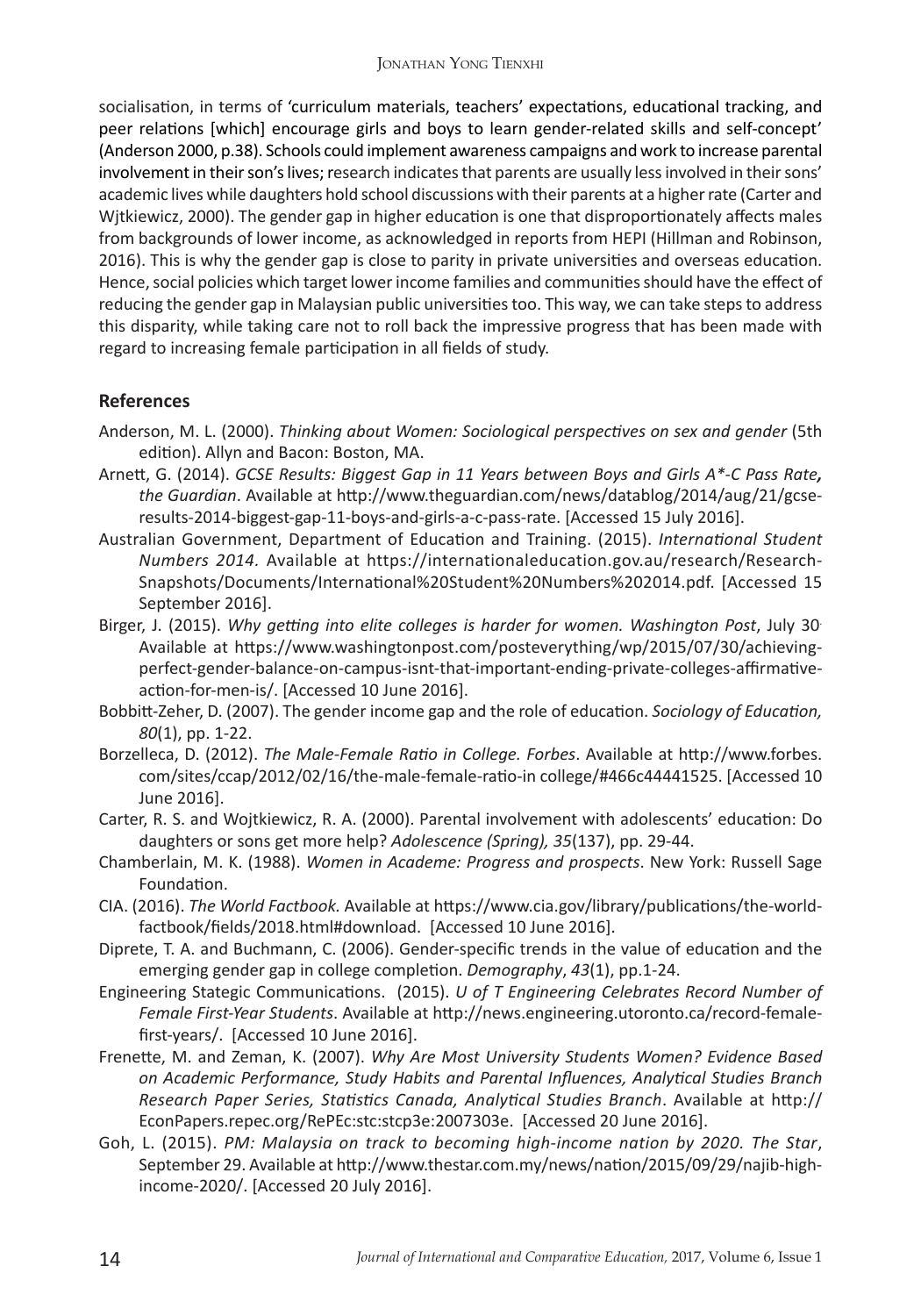- Goolamally, N. and Ahmad, J. (2010). *Boys Do Poorly in Schools: The Malaysian Story. Unpublished Manuscript.* Available at https://www.researchgate.net/publication/262689050\_BOYS\_DO\_ POORLY\_IN\_SCHOOLS\_THE\_MALAYSIAN\_STORY. [Accessed 15 July 2016].
- Hemel, D. J. (2005). *Summers' Comments on Women and Science Draw Ire. The Harvard Crimson.* Available at: https://www.thecrimson.com/article/2005/1/14/summers-comments-on-womenand-science/. [Accessed June 20 2016].
- Hepworth, F. (2013). *Why are Boys Underperforming in Education? Gender Analysis of Four Asia Pacific Countries. United Nations Girls Education Initiative: New York*. Available at http://www. unicef.org/eapro/report\_why\_are\_boys\_underperforming\_FINAL.pdf. [Accessed 20 July 2016].
- Higher Education Statistics Agency (HESA). (2016). *Students in Higher Education 2014/2015.* Available at https://www.hesa.ac.uk/data-and-analysis/publications/students-2014-15. [Accessed 15 August 2016].
- Hillman, N. and Robinson, N. (2016.*) Boys to Men: The Underachievement of Young Men in Higher Education – And How to Start Tackling It. Higher Education Policy Institute*. Available at http:// www.hepi.ac.uk/wp-content/uploads/2016/05/Boys-to-Men.pdf. [Accessed July 20th 2016].
- Kapoor, C. and Au, E. (2011). *Female Undergrads Outnumber Males: Malaysia, Asia One News,* September 8. Available at http://news.asiaone.com/News/AsiaOne%2BNews/Malaysia/Story/ A1Story20110908-298320.html. [Accessed 15 September 2016].
- Khoo, B. T. (2003). *Beyond Mahathir: Malaysian politics and its discontents*. London: Zed Books.
- Lee, P. (2015). *Gender-Wage Bias Still Raging, The Star*. Available at www.thestar.com.my/news/ nation/2015/01/05/genderwage-bias-still-raging-men-earn-more-doing-the-same-job-onmany-fronts-report-/. [Accessed 10 June 2016].
- Mellström, U. (2009). The intersection of gender, race and cultural boundaries, or why is computer science in Malaysia dominated by women? *Social Studies of Science, 39*(6), pp. 885-907.
- Milanovic, B. (2006). Inequality and determinants of earnings in Malaysia, 1984-1997*. Asian Economic Journal*, *20*(2), pp. 191-216.
- Ministry of Education Malaysia. (1967). *Educational Statistics of Malaysia 1938-1967. Dewan Bahasa dan Pustaka*. Available at http://www.fmm.org.my/upload/educational%20statistics%20of%20 malaysia%201938-1967.pdf. [Accessed July 10 2016].
- Ministry of Education Malaysia. (2012). *Preliminary Report Malaysia Education Blueprint 2013-2025*. Available at www.moe.gov.my/userfiles/file/PPP/Preliminary-Blueprint-Eng.pdf. [Accessed 10 June 2016].
- Ministry of Education Malaysia. (2013). *Education Statistic: Higher Education Sector. Perpustakaan Negara Malaysia.* Available at https://www.mohe.gov.my/en/download/public/ statistik/2013/83-perangkaan-pendidikan-negara-spt-2013/file. [Accessed June 15 2016].
- Ministry of Higher Education Malaysia (2010). *Statistics of Higher Education Malaysia 2009.* Putrajaya: Ministry of Higher Education.
- Ministry of Higher Education Malaysia. (2011). *Statistics of Higher Education Malaysia 2010.* Putrajaya*:*  Ministry of Higher Education.
- Ministry of Higher Education Malaysia. (2012). *Buku Informasi IPTS 2012 Bertaraf Universiti, Kolej Universiti Dan Kampus Cawangan.* Putrajaya: Ministry of Education Malaysia.
- Ministry of Higher Education Malaysia. (2012). *National Education Statistic: Higher Education Sector*. *Ministry of Higher Education of Malaysia*. Available at https://www.mohe.gov.my/en/ download/public/statistik/2012/84-perangkaan-pendidikan-negara-spt-2012/file. [Accessed June 15 2016].
- Ministry of Women, Family and Community Development. (2007). *Measuring and Monitoring Gender Equality: Malaysia's Gender Gap Index*. Available at http://www.undp.org/content/ dam/malaysia/docs/WomenE/MGGI\_report.pdf. [Accessed 10 June 2016].
- Ministry of Women and Family Development. (2013). *The Progress of Malaysian Women Since Independence*. Available at http://www.undp.org/content/dam/malaysia/docs/WomenE/ ProgressOfMalaysianWomen.pdf. [Accessed 10 June 2016].